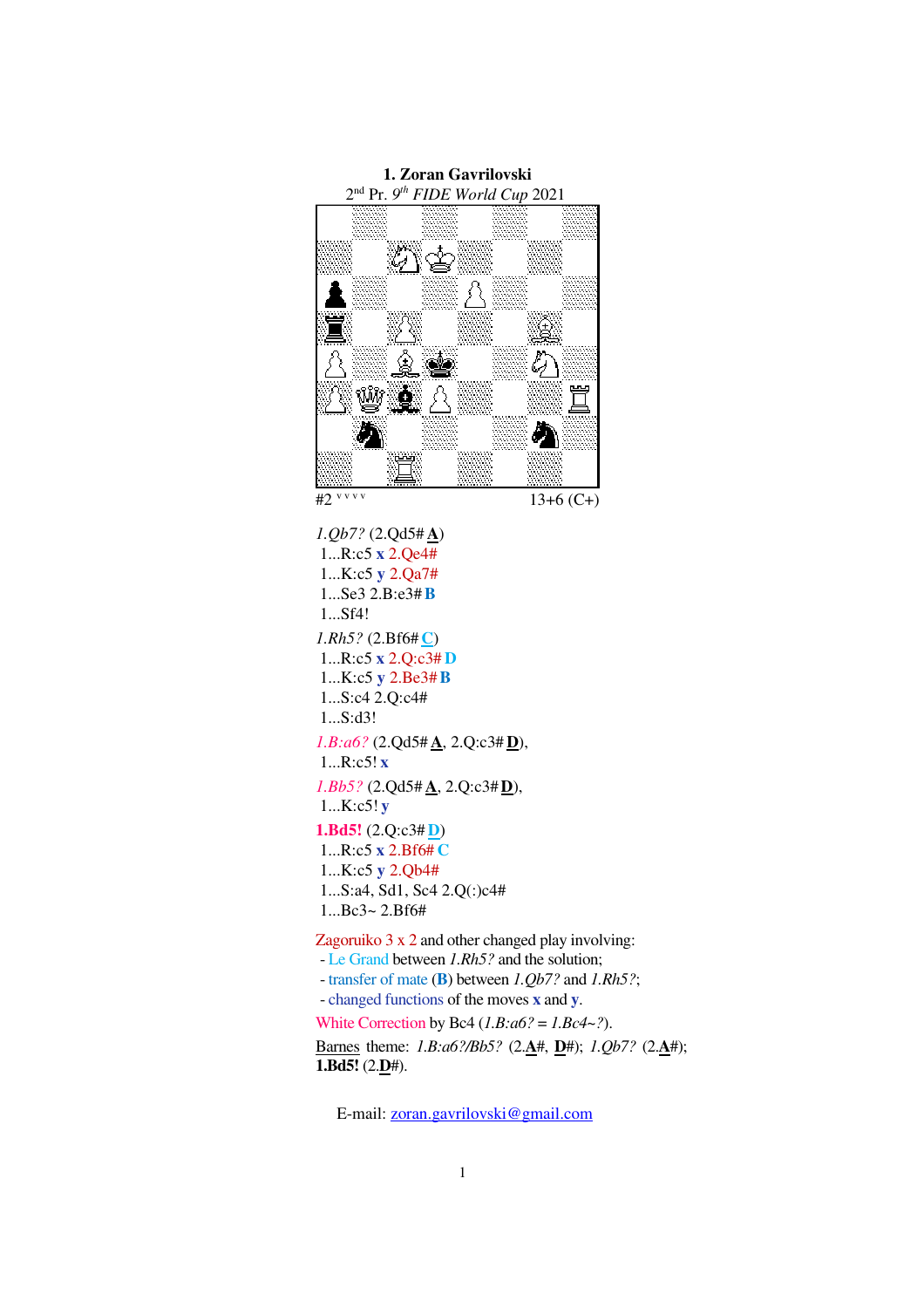

1...c6 **x** 2.Qd6# 1...Sa4 **y** 2.B:d4# 1...Bc6 **z** 2.Q:d4#

# *1.Sbd6?* (2.Rb5#)

1...c6 **x** 2.Sb7# [variation with a changed mate] 1...Sa4 **y** 2.B:d4# [variation from the set/actual play] 1...Bc6! **z** [refutation]

*1.Sb:d4?* (2.Rb5#)

1...Bc6 **z** 2.S:e6# [variation with a changed mate]

1...c6 **x** 2.Qd6# [variation from the set/actual play]

 1...Sa4! **y** [refutation] [1...e:f5 2.Q:d5#]

## *1.Sc3?* (2.Rb5#)

 1...Sa4 **y** 2.S:a4# [variation with a changed mate] 1...Bc6 **z** 2.Q:d4# [variation from the set/actual play] 1...c6! **x** [refutation]  $[1...Sc4 \sim 2.Sa4 \#]$ 

### **1.Sa3!** (2.Rb5#)

1...c6 **x** 2.Qd6# 1...Sa4 **y** 2.B:d4# 1...Bc6 **z** 2.Q:d4#

Velimirović attack in three tries – cyclic change of functions of three black moves 1...c6 **x**/Sa4 **y**/Bc6 **z** (1.Sbd6? **x**/**y**/**z**; 1.Sb:d4? **z**/**x**/**y**, 1.Sc3? **y**/**z**/**x**):

- defence in a variation with a changed mate;

- defence in a variation from the set/actual play;

- refutation.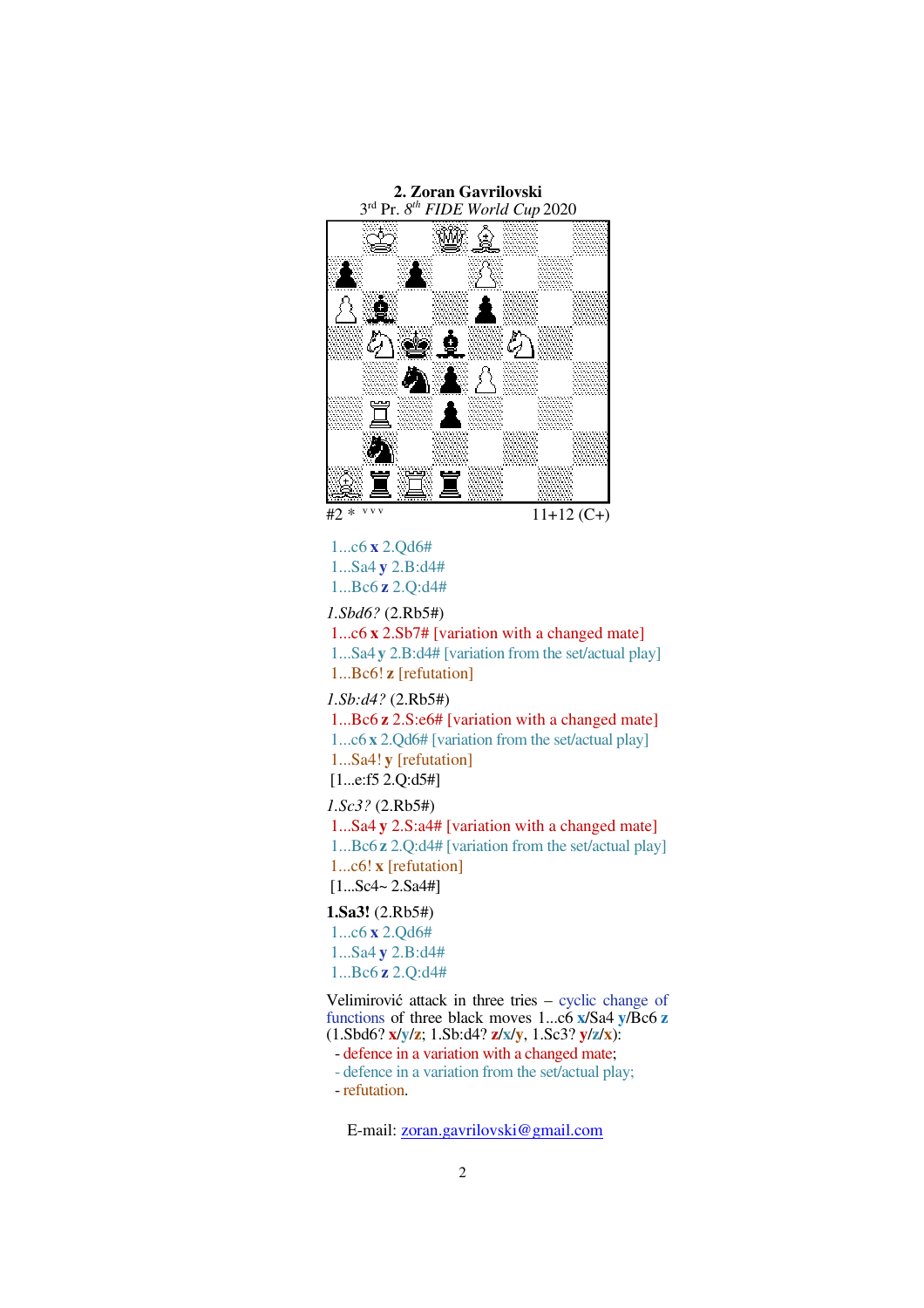

 1...e3 2.Q:f3# **A** 1...c3 2.Qb3#**B** *1.Rd8?* **C** (2.Sd6~#) Q:b6! **x** 1...Q:b7 **y** 2.S:b7#, 1...e3/c3 2.Q:f3# **A**/Qb3#**B**  *1.Sc8?* (2.Rd8# **C**) Q:b7! **y** 1...Q:b6 **x** 2.S:b6#, 1...e3/c3 2.Q:f3# **A**/Qb3#**B** *1.Sf7?* (2.R:e5#, 2.Rd8+? **C** S:d8!) S:c5! 1...S:g5 2.S:g5#, 1...c3 2.Qb3#**B**  *1.Sf5?* (2.Se3#, 2.Rd8+? **C** Bd6!) B:b8! 1...Bg3+ 2.S:g3#, 1...e3 2.Q:f3# **A**  *1.S:e4?* (2.Sc3#, 2.Rd8+? **C** K:e4!) Qa3! 1...B:e4 2.Rd8# **C** 1...K:e4 2.Q:f3# **A**  1...c3 2.Q:d3# **D 1.S:c4!** (2.Se3#, 2.Rd8+? **C** K:c4!) 1...b:c4 2.Rd8# **C** 1...K:c4 2.Qb3# **B**  1...e3 2.Q:d3# **D**

Unpin of Se6 or Be5 (*1.Sf7?*, *1.Sf5?*), play by unpinned pieces & masked battery pin mates (1...S:g5/S:c5! 2.S:g5#/?; 1...Bg3+/B:b8! 2.S:g3#/?).

Flight-giving first moves (*1.S:e4?*, **1.S:c4!**), 2 pairs of captures of Sd6.

Exchanged functions of **x** & **y**: *1.Rd8?* **y**/**x**! 2.S:b7#; *1.Sc8?* **x**/**y**! 2.S:b6#/?.

Threat Correction and Urania theme: *1.Sc8?* (2.Rd8# **C**); *1.Sf7?*  (2.R:e5#; 2.**C**?); *1.Sf5?* (2.Se3#; 2.**C**?); *1.S:e4?* (2.Sc3#; 2.**C**?); 1...B:e4 2.**C**#; **1.S:c4!** (2.Se3#; 2.**C**?), 1...b:c4 2.**C**#.

4 transferred mates & 2 changed mates, including split Rukhlis in the set play 1...e3/c3 2.Q:f3 **A**#/2.Qb3# **B**; the try *1.S:e4?* f:e4/K:e4/c3 2.**C**#/**A**#/Q:d3#**D**; and the solution **1.S:c4!** b:c4/K:c4/e3 2.**C**#/**B**#/Q:d3#**D**.

Double pin mates (2.Rd8# & 2.Q:d3#) in the try *1.S:e4?* and the solution.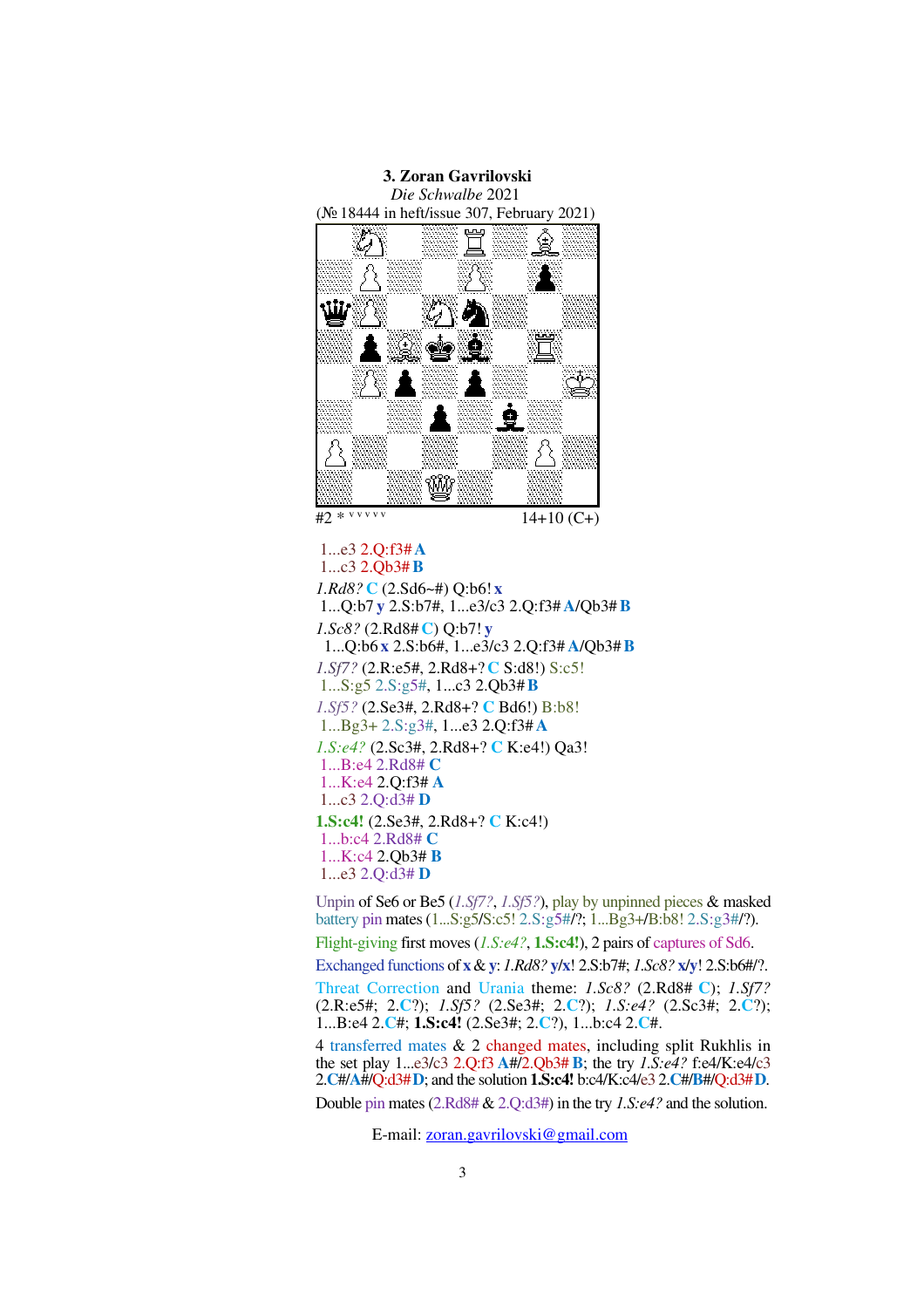### **4. Zoran Gavrilovski**

2 nd Pl.*"The Macedonian Problemist"League* 2019 (supplement to *The Macedonian Problemist*, issue 58–60, January–December 2019)



 1...g4 **x** 2.Be3# 1...f5 2.Bg7# **A** *1.Bg7?* **A** (2.B:f6#) g4! **x** *1.Bd3?* (2.Sf5#) Ke3! **y** 1...g4 **x** 2.Se2# *1.R~3?* (2.Qb2# **B**) Rb7! *1.Rc3?* (2.Q:c5# **C**, 2.Qb2? **B**) d6! 1...K:c3 2.Qb2# **B** 1...g4 **x** 2.Rc4# **1.Re3!** (2.Sf5# **D**, 2.Qb2+? **B**) 1...K:e3 **y** 2.Q:c5# **C** 1...g4 **x** 2.Qb2# **B**

Pseudo White Correction, double threat correction with Shedey theme (**B** is a threat and a variation mate after different defences). *1.R~3?* (2.**B**#);

*1.Rc3?* (2.**C**#, 2.**B**?), 1...K:c3 2.**B**#; **1.R:e3!** (2.**D**#, 2.**B**?), 1...g4 2.**B**#.

Additional change of functions of three moves:

- **x** is a defence in 4 phases and refutes *1.Bg7?*;

- **y** is a solution's defence and refutes *1.Bd3?*;

- **A** is a set play mate and a first move of a try;

Fourfold change of mate after 1...g4**x**.

*(With Sa7 there is a concurrent try 1.R~3?/Ba6? Sb5!)*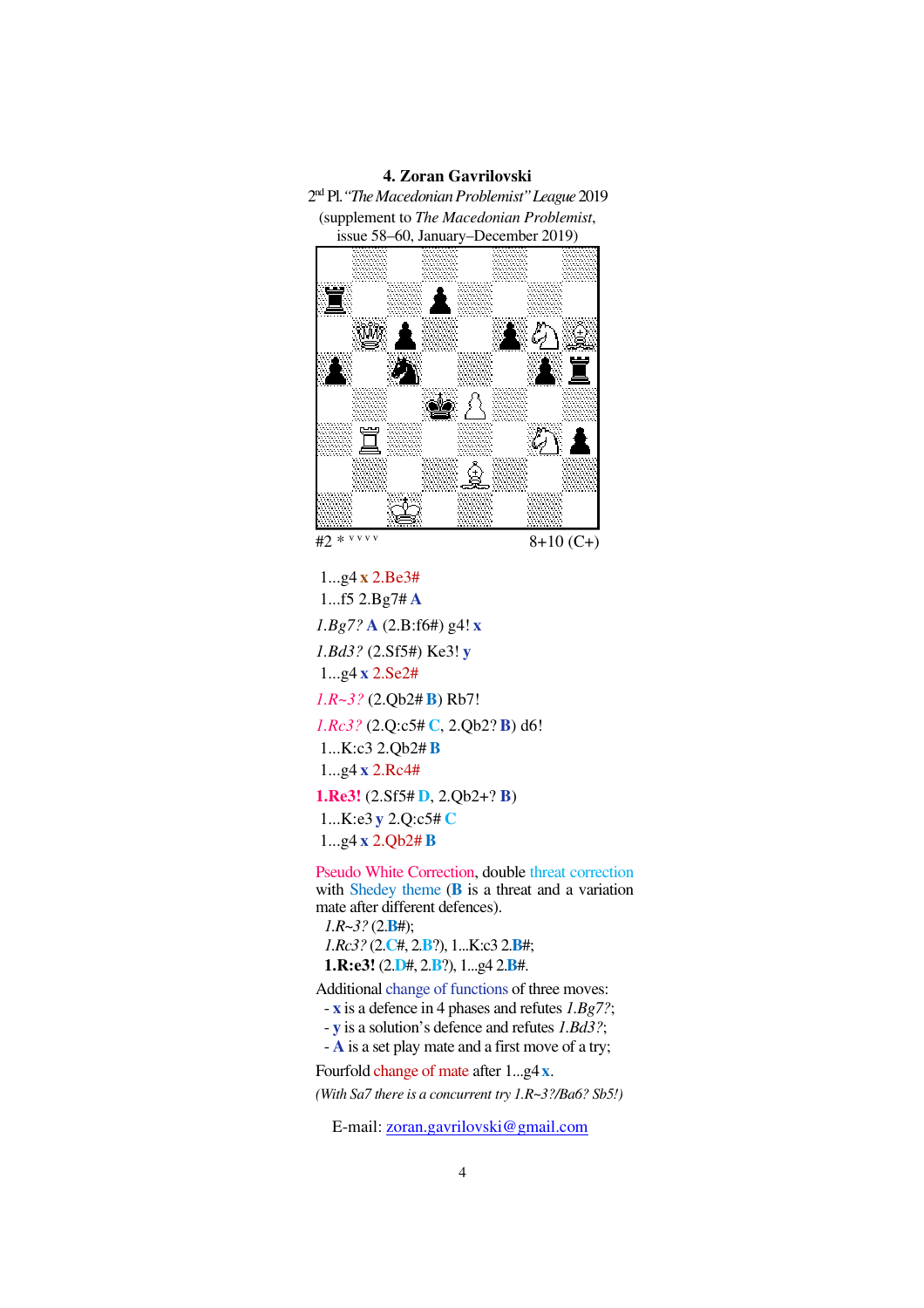### **5. Zoran Gavrilovski**

1 st Pl.*"The Macedonian Problemist"League* 2019 (supplement to *The Macedonian Problemist*, issue 58–60, January–December 2019)



 1...d2 **x** 2.Se2# **A**, Rc2# **B** *1.Rb4?* (2.Se4#) Bd5! 1...Bc4 2.Q:c4# 1...Qd4 **y** 2.Q:d4# 1...Qe5 2.B:e5# *1.Qd1?* (2.Q:d3#) d2! **x** 1...Bc4 2.Qa1# 1...Qd4 **y** 2.Qc1# *1.Bc7?* (2.B:a5#) Qd4! **y** 1...Qe5 2.B:e5# **1.Qf3!** (2.Q:d3#) 1...Bc4 2.Se2# **A** 1...Qd4 **y** 2.Rc2# **B**

Zagoruiko 3 x 2 after 1...Bc4/Qd4 with 2 mates after black sacrifices in the try *1.Rb4?* and 4 mates utilizing self-blocks in two other phases (after double flight-giving keys).

Change of functions of black moves:

- **x** (a set play defence & a try's refutation);

- **y** (a defence in 3 phases & a try's refutation).

Transfer of **A** and **B** from set play dual mates to uniquely separated mates in the solution.

*"A very well constructed Zagoruiko with double flight giving try and key."* (judge C.G.S. Narayanan)